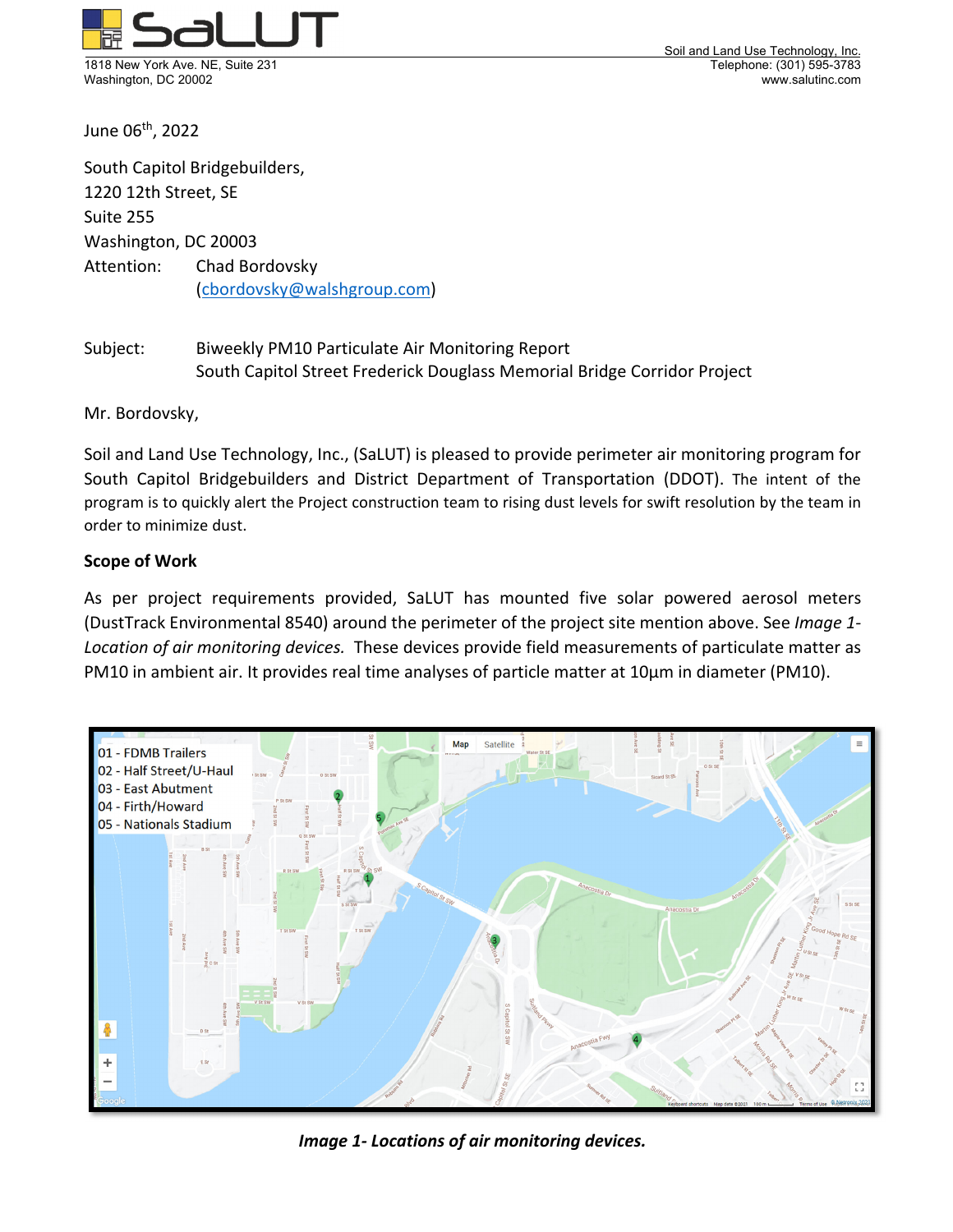

Washington, DC 20002

PM10 concentrations will be measured on a continuous basis at each station and will be reported as rolling 15 minute averages. An alert provides notification if a monitor is measuring concentrations equal to or greater than the 100 ug/m3. Responsible project personnel will be immediately notified via SMS and email notification to assess, validate, and then address the project-related air quality issue with additional dust control measures if/as needed in a timely fashion.

The instrument monitoring results are reviewed by the site air monitoring professional to ensure the rolling 15‐minute average PM10 concentrations at the site are less than the AL. Please see the attached results from the period of April  $24^{th}$  to May  $7^{th}$ .

# **Conclusion**

From April 24<sup>th</sup> to May  $7<sup>th</sup>$  the alerts were not triggered. During this time period the project site was within compliance with national ambient air quality standards and DC regulations.

We appreciate the opportunity to provide air monitoring services for SCB. Should you have any questions concerning this report, please do not hesitate to contact us at (240) 645‐6764.

Sincerely,

**Chamal Hettigama**  Civil Engineer Soil and Land Use Technology Inc. (SaLUT)

**Attachments:**

**Attachment A:**  *Dust Levels Recorded by Instruments*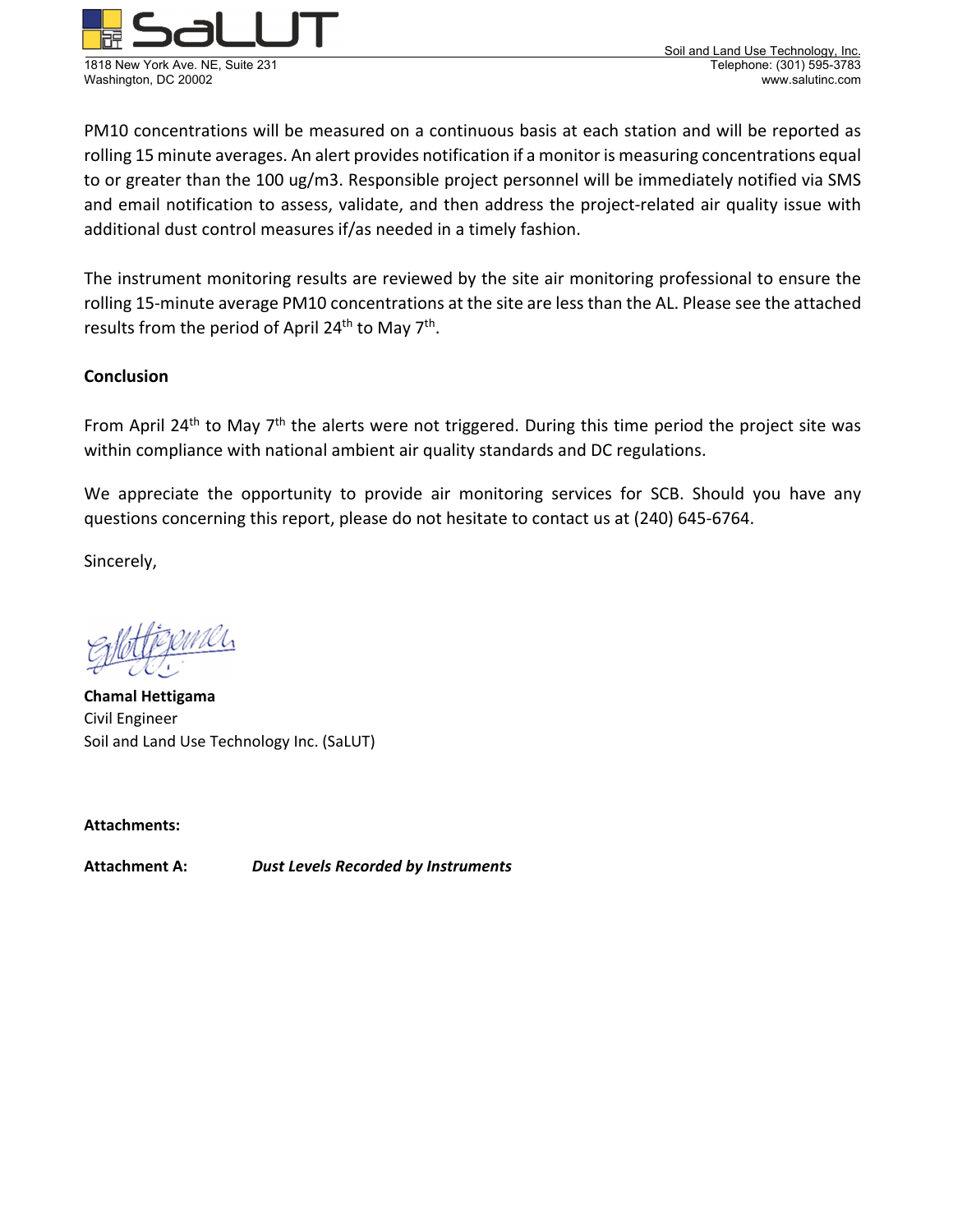

Soil and Land Use Technology, Inc. Washington, DC 20002 www.salutinc.com

> *Attachment A – Dust levels recorded by the instruments 04/24/2022‐05/07/2022*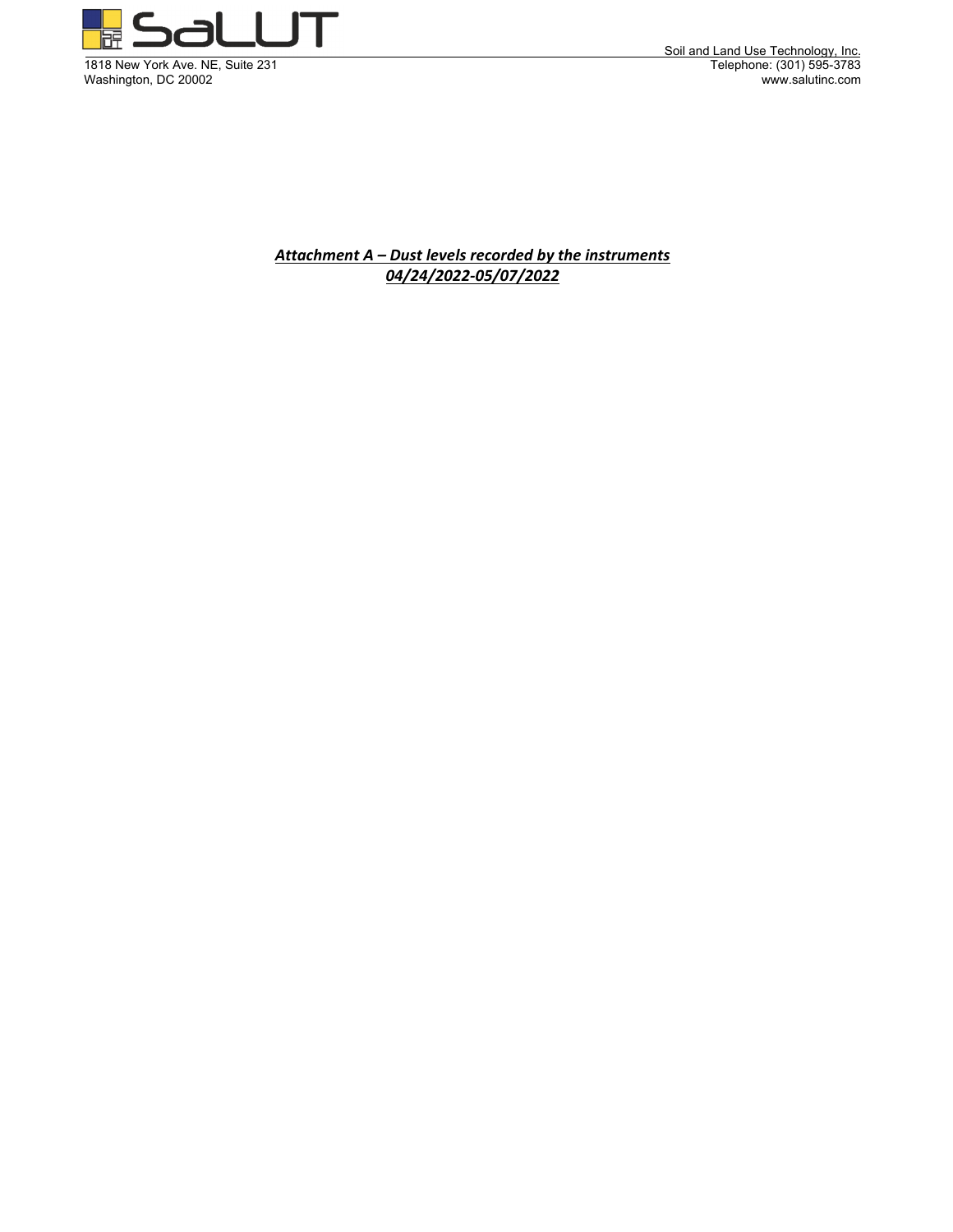#### 04/24/2022 0:00:00 – 05/07/2022 13:29:00 (GMT-05:00) Eastern Time (US & Canada)

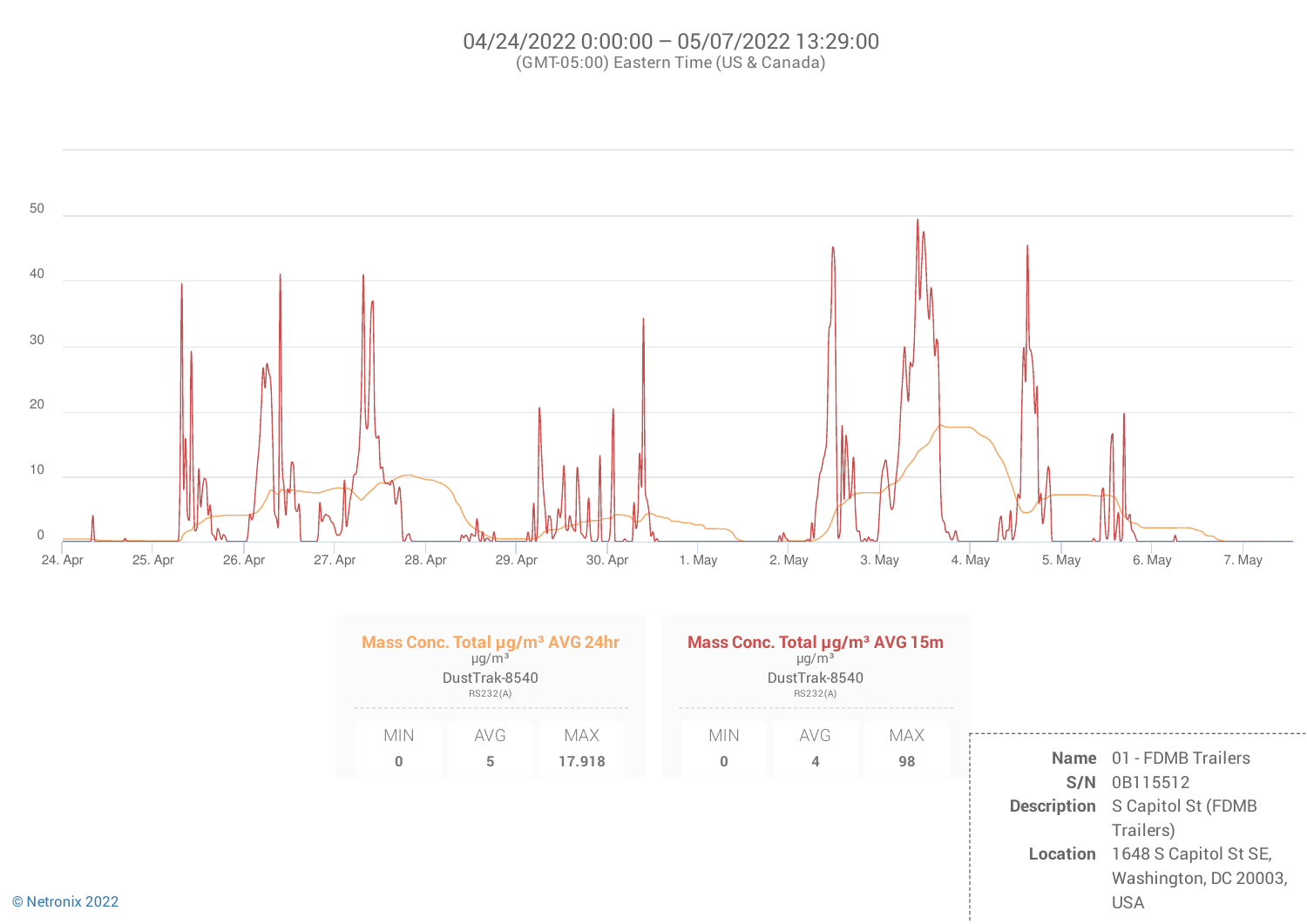# 04/24/2022 10:38:00 – 05/07/2022 13:38:00 (GMT-05:00) Eastern Time (US & Canada)

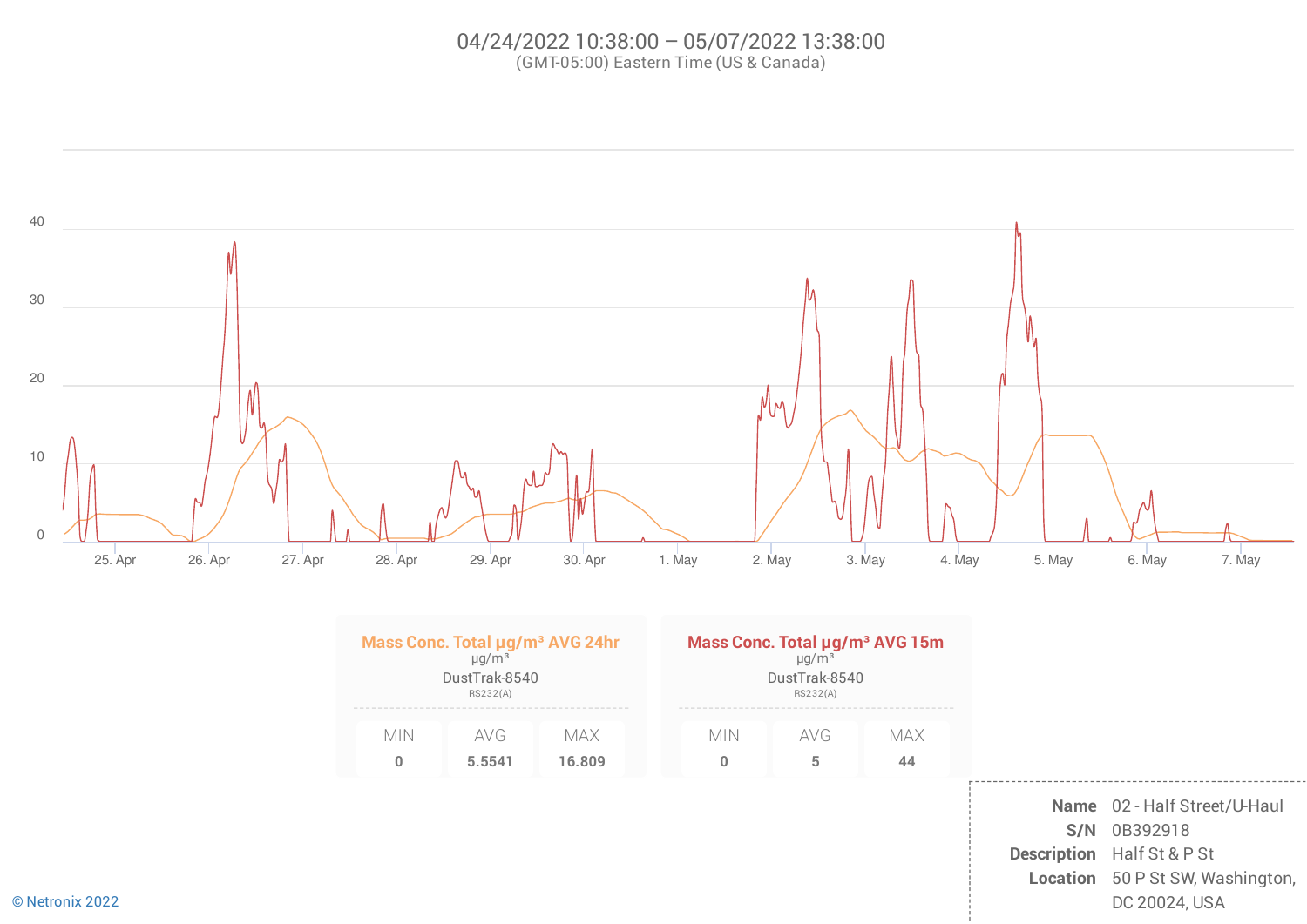# 04/24/2022 10:40:00 – 05/07/2022 13:40:00 (GMT-05:00) Eastern Time (US & Canada)

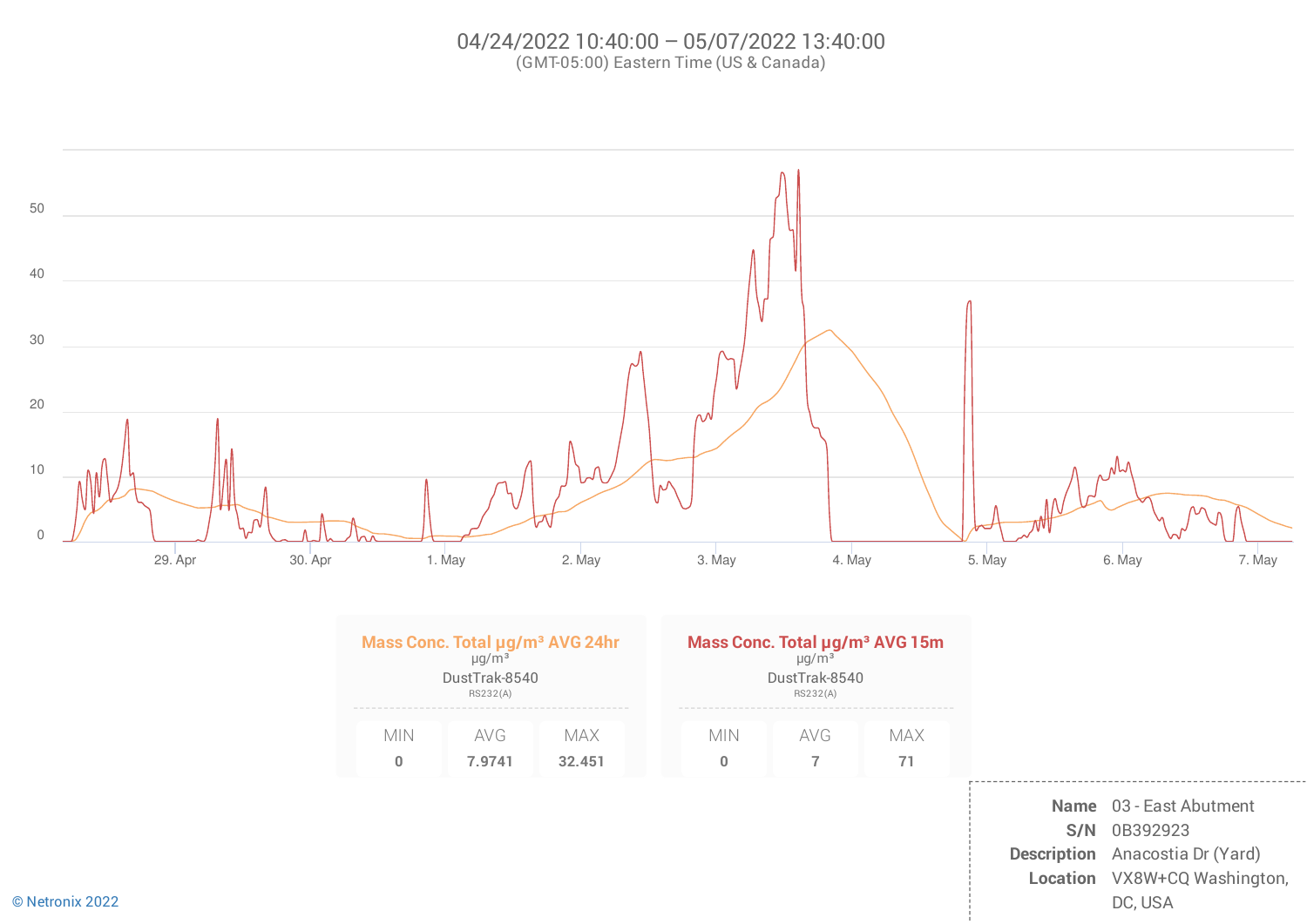# 04/24/2022 10:42:00 – 05/07/2022 13:42:00 (GMT-05:00) Eastern Time (US & Canada)